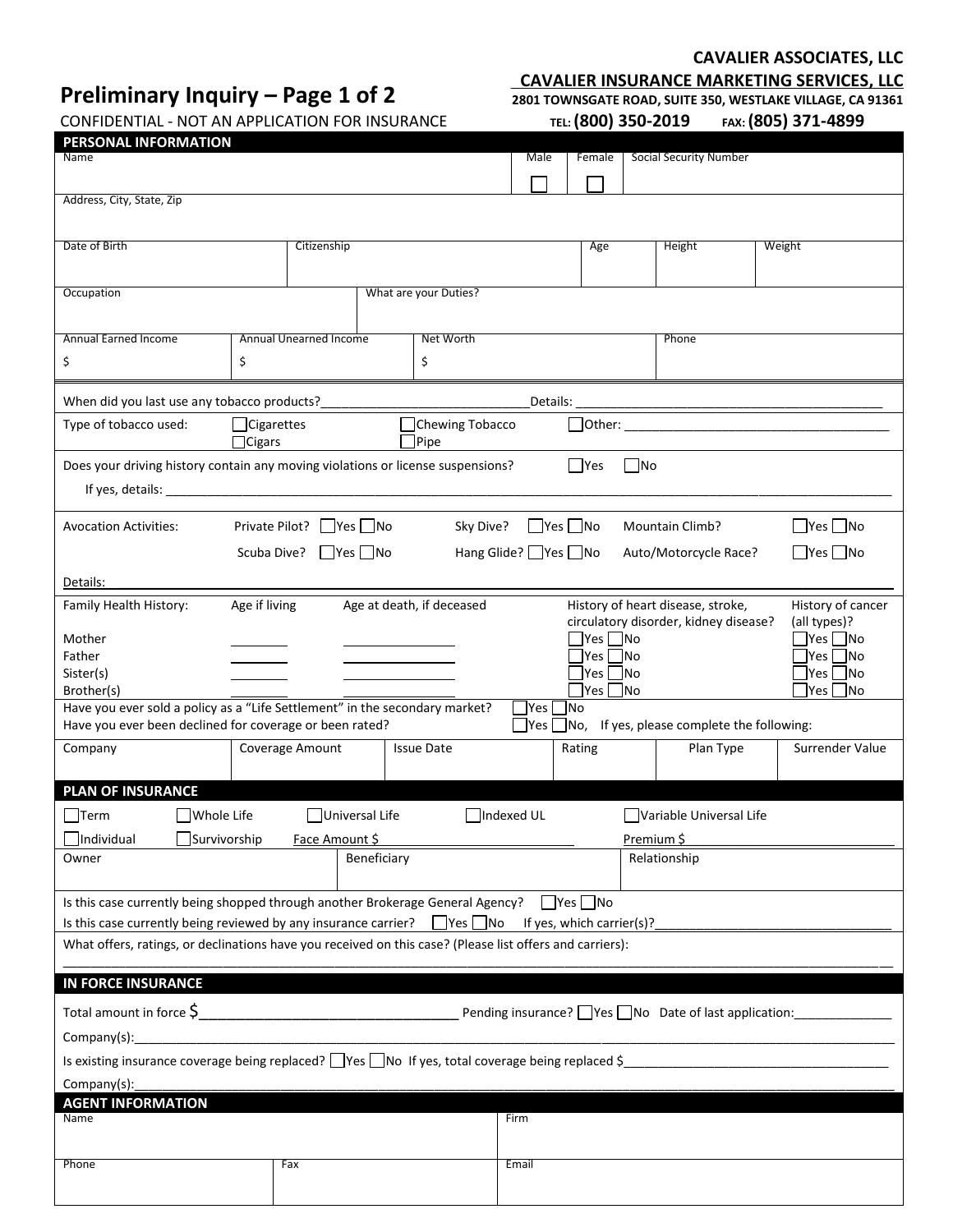# **Preliminary Inquiry – Page 2 of 2**

**CAVALIER ASSOCIATES, LLC**

**CAVALIER INSURANCE MARKETING SERVICES, LLC 2801 TOWNSGATE ROAD, SUITE 350, WESTLAKE VILLAGE, CA 91361** 

CONFIDENTIAL - NOT AN APPLICATION FOR INSURANCE

 **TEL: (800) 350-2019 FAX: (805) 371-4899**

| LUIJ |  | FAX: (OUJ) J/ 1-40JJ |
|------|--|----------------------|
|      |  |                      |

| MEDICAL HISTORY - THIS INFORMATION MUST BE COMPLETED WITH ALL KNOWN INFORMATION                                                                                                                                |                 |              |                                                                                                                     |     |        |  |
|----------------------------------------------------------------------------------------------------------------------------------------------------------------------------------------------------------------|-----------------|--------------|---------------------------------------------------------------------------------------------------------------------|-----|--------|--|
| Name:<br>Please indicate your personal physician:                                                                                                                                                              |                 |              | Date(s) Seen:                                                                                                       |     |        |  |
| Reason(s) Seen:                                                                                                                                                                                                |                 |              |                                                                                                                     |     |        |  |
|                                                                                                                                                                                                                |                 |              |                                                                                                                     |     |        |  |
| Doctor's Street Address                                                                                                                                                                                        | <b>City</b>     | State        | Phone                                                                                                               |     |        |  |
|                                                                                                                                                                                                                |                 |              |                                                                                                                     |     |        |  |
|                                                                                                                                                                                                                |                 |              | Please list ALL other physicians you consulted or been seen by over the past five years, including any specialists: |     |        |  |
| Name:                                                                                                                                                                                                          |                 |              | Date(s) Seen:                                                                                                       |     |        |  |
| Reason(s) Seen:                                                                                                                                                                                                |                 |              |                                                                                                                     |     |        |  |
|                                                                                                                                                                                                                |                 |              |                                                                                                                     |     |        |  |
| <b>Doctor's Street Address</b>                                                                                                                                                                                 | <b>City</b>     | State        | Phone                                                                                                               |     |        |  |
|                                                                                                                                                                                                                |                 |              |                                                                                                                     |     |        |  |
| Name:                                                                                                                                                                                                          |                 |              | Date(s) Seen:                                                                                                       |     |        |  |
|                                                                                                                                                                                                                |                 |              |                                                                                                                     |     |        |  |
| Reason(s) Seen:                                                                                                                                                                                                |                 |              |                                                                                                                     |     |        |  |
| <b>Doctor's Street Address</b>                                                                                                                                                                                 | <b>City</b>     | State        | Phone                                                                                                               |     |        |  |
|                                                                                                                                                                                                                |                 |              |                                                                                                                     |     |        |  |
| Additional (Attach additional pages if necessary):                                                                                                                                                             |                 |              |                                                                                                                     |     |        |  |
|                                                                                                                                                                                                                |                 |              |                                                                                                                     |     |        |  |
|                                                                                                                                                                                                                |                 |              |                                                                                                                     |     |        |  |
|                                                                                                                                                                                                                |                 |              |                                                                                                                     |     |        |  |
|                                                                                                                                                                                                                |                 |              |                                                                                                                     |     |        |  |
| Please indicate any hospitals or clinics in which you have been treated:                                                                                                                                       |                 |              |                                                                                                                     |     |        |  |
| Date(s) Seen:                                                                                                                                                                                                  | Reason(s) Seen: |              |                                                                                                                     |     |        |  |
| <b>Hospital or Clinic Street Address</b>                                                                                                                                                                       | <b>City</b>     | <b>State</b> | Phone                                                                                                               |     |        |  |
|                                                                                                                                                                                                                |                 |              |                                                                                                                     |     |        |  |
|                                                                                                                                                                                                                |                 |              |                                                                                                                     |     |        |  |
| Please list all current medications:                                                                                                                                                                           |                 |              |                                                                                                                     |     |        |  |
|                                                                                                                                                                                                                |                 |              |                                                                                                                     |     |        |  |
| Has anyone proposed for coverage been diagnosed with or treated by a member of the medical profession for:                                                                                                     |                 |              |                                                                                                                     | Yes | No     |  |
| Chest pain, shortness of breath, heart murmur, blood pressure, stroke, irregular heart beat, or any other disease or disorder of the                                                                           |                 |              |                                                                                                                     |     |        |  |
| heart or arteries?                                                                                                                                                                                             |                 |              |                                                                                                                     |     |        |  |
| Diabetes or disease of any glands?                                                                                                                                                                             |                 |              |                                                                                                                     |     |        |  |
| Mental, emotional disorder, nervous breakdown, convulsions, epilepsy, paralysis or any other disorder of the brain or nervous                                                                                  |                 |              |                                                                                                                     |     |        |  |
| system?                                                                                                                                                                                                        |                 |              |                                                                                                                     |     |        |  |
| Arthritis, gout, or any bone, joint, muscle or skin disorder?                                                                                                                                                  |                 |              |                                                                                                                     |     |        |  |
| Asthma, bronchitis, pneumonia, emphysema or any lung disorder?<br>Cirrhosis, hepatitis, ulcer, colitis, diverticulitis, ileitis, or other disease of the liver, gall bladder, pancreas, stomach or intestines? |                 |              |                                                                                                                     |     |        |  |
| Prostate or testicular disease, disease of the uterus, ovaries or breast?                                                                                                                                      |                 |              |                                                                                                                     |     |        |  |
| Anemia, leukemia, clotting disorders, or platelet disorders?                                                                                                                                                   |                 |              |                                                                                                                     |     | $\Box$ |  |
| Disorder of the urinary tract or kidneys - sugar, albumin or blood in the urine?                                                                                                                               |                 |              |                                                                                                                     |     |        |  |
| Cancer or tumors?                                                                                                                                                                                              |                 |              |                                                                                                                     |     |        |  |
| An operation or admission to a hospital or any other health care facility for observation, treatment of any illness                                                                                            |                 |              |                                                                                                                     |     |        |  |
| (excluding HIV) or diagnostic tests (including treadmill stress test for insurance?)                                                                                                                           |                 |              |                                                                                                                     |     |        |  |
| Any other health impairment or medically treated condition not previously mentioned?                                                                                                                           |                 |              |                                                                                                                     |     |        |  |
| Within the last 10 years have you been diagnosed by a doctor as having Acquired Immune Deficiency Syndrome (AIDS)?                                                                                             |                 |              |                                                                                                                     |     |        |  |
| PLEASE PROVIDE DETAILS TO ANY "YES" ANSWERS TO THE QUESTIONS ABOVE in the space below. Attach additional pages if                                                                                              |                 |              |                                                                                                                     |     |        |  |
| necessary. Please be specific with this information, and include phone numbers.                                                                                                                                |                 |              |                                                                                                                     |     |        |  |
|                                                                                                                                                                                                                |                 |              |                                                                                                                     |     |        |  |
|                                                                                                                                                                                                                |                 |              |                                                                                                                     |     |        |  |
|                                                                                                                                                                                                                |                 |              |                                                                                                                     |     |        |  |
|                                                                                                                                                                                                                |                 |              |                                                                                                                     |     |        |  |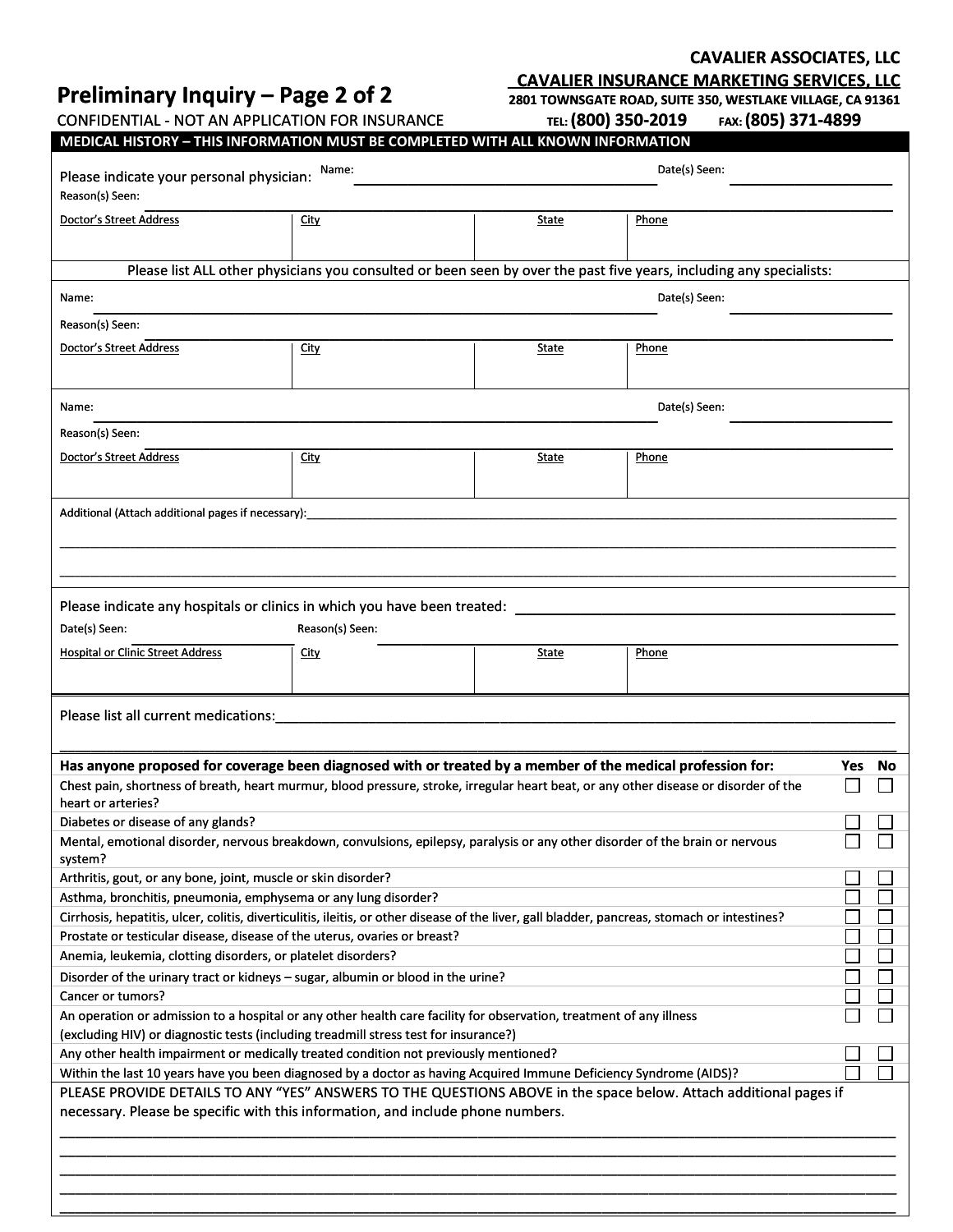### **AUTHORIZATION TO OBTAIN AND DISCLOSE INFORMATION**

#### **This form is HIPAA compliant**

Records and information obtained from the Proposed Insured or other parties may be disclosed to and between the insurance companies or the insurance agencies listed below. Cavalier Associates, LLC, Cavalier Insurance Marketing Services, LLC, Advantage Insurance Network, Inc., brokers, contractors, employees, representatives and agents working through Cavalier Associates, LLC or Cavalier Insurance Marketing Services, LLC for purposed of the Proposed Insured applying for or evaluating insurance coverage.

| <b>Insurance Companies and Agencies</b>           |                                         |                                          |                                        |  |
|---------------------------------------------------|-----------------------------------------|------------------------------------------|----------------------------------------|--|
| <b>Accordia Life</b>                              | <b>First Heartland</b>                  | Life Insurance of the Southwest          | Pan-American Life Insurance Group      |  |
| <b>Abacus Settlements</b>                         | <b>First Insurance Funding</b>          | Lincoln Benefit Life                     | Penn Mutual                            |  |
| Advantage Insurance Network, Inc.                 | <b>First Penn</b>                       | Lincoln Financial/ Lincoln Life          | <b>Phoenix Life</b>                    |  |
| <b>Allianz</b>                                    | <b>Foresters</b>                        | Lincoln National Life Insurance Co.      | <b>Principal Life</b>                  |  |
| American General Life (AIG)                       | General American Life Ins. Co.          | <b>Massachusetts Mutual</b>              | <b>Principal National Life</b>         |  |
| American General Life & Accident                  | <b>Global Atlantic Financial Group</b>  | <b>Metropolitan Life</b>                 | Protective Life Ins Co.                |  |
| <b>American National</b>                          | <b>Global Insurance Underwriters</b>    | MetLife Investors USA Insurance Co.      | Prudential Life Ins. Co. / Pruco Life  |  |
| Americo                                           | <b>GE Financial Assurance Co.</b>       | <b>Miami Life Insurance Services</b>     | Sagicor                                |  |
| <b>Assurity Life</b>                              | Genworth Life Insurance Co.             | Minnesota Life / Securian                | <b>SBLI</b>                            |  |
| <b>Ameritas</b>                                   | <b>Genworth Life and Annuity</b>        | <b>Mutual of Omaha</b>                   | <b>Security Mutual</b>                 |  |
| AVS, LLC                                          | Guardian Life Ins. Co.                  | <b>National Brokerage Atlantic</b>       | <b>Standard Life</b>                   |  |
| AXA / MONY / AXA Equitable                        | Hartford Life Insurance Co.             | <b>National Life of Vermont</b>          | <b>Superior Medical Group</b>          |  |
| <b>Balanced Strategies, LLC</b>                   | Voya / ING - ReliaStar Life of New York | <b>National Western</b>                  | Symetra                                |  |
| <b>Banner Life</b>                                | Voya / ING - ReliaStar                  | Nationwide Life & Annuity Co.            | Transamerica Life Insurance Co.        |  |
| <b>Brighthouse Life Insurance Company</b>         | Voya / ING - Security Connecticut Life  | New Investor World, Inc.                 | <b>Union Central Life</b>              |  |
| <b>Cavalier Associates, LLC</b>                   | Voya / ING - Security Life of Denver    | New York Life Insurance Co.              | <b>United of Omaha</b>                 |  |
| <b>Cavalier Insurance Marketing Services, LLC</b> | <b>Jetstream APS</b>                    | North American Company for Life & Health | <b>USG Annuity &amp; Life</b>          |  |
| <b>Columbus Life</b>                              | John Hancock Life Ins. Co.              | Insurance                                | <b>Western Reserve Life</b>            |  |
| <b>Examination Management Services, Inc.</b>      | John Hancock USA                        | <b>Old Mutual Financial Network</b>      | William Penn Life Ins. Co.             |  |
| Fidelity & Guaranty Life Ins. Co.                 | Lafayette Life                          | <b>Pacific Life</b>                      | Zurich American Life Insurance Company |  |
| <b>Additional Insurers and Agencies:</b>          |                                         |                                          |                                        |  |

The purpose of this Authorization is to assist in the evaluation and placement of my application for insurance. I hereby authorize the release of any and all records and information regarding me, the proposed insured, pursuant to this Authorization. This includes, without limitation, any and all records and protected health information regarding diagnosis, testing, treatment and prognosis of my physical or mental condition, with the exclusion of psychotherapy notes. Such records and information to be released may include, but are not limited to, facts about my: (1) mental and physical health; (2) alcohol/drug abuse treatment, (3) pharmacy prescriptions, (4) HIV testing and treatment, except where prohibited by law, (5) sexually transmitted diseases, (6) Sickle Cell testing and treatment, (7) laboratory test results, (8) other insurance coverage, (9) hazardous activities, (10) character, (11) general reputation, (12) mode of living, (13) finances, (14) occupation, and (15) other personal traits.

I understand that any Insurer or Agency named afore, its reinsurers, and insurance support organizations, and those persons authorized to represent them may need to collect such information for proposed insurance coverage. The Insurers and Agencies named afore and their reinsurers will use the information in order to determine whether I am insurable or to assist in the application and underwriting process. The insurance producer may also use this information to help update and improve my insurance program.

I hereby authorize any medical practitioner, including my primary care physician listed below,

Physician Name: \_\_\_\_\_\_\_\_\_\_\_\_\_\_\_\_\_\_\_\_\_\_\_\_\_\_\_\_\_\_\_\_\_\_\_\_\_\_\_\_\_\_\_\_\_\_\_\_\_\_\_\_\_\_\_\_\_\_\_\_\_\_\_\_\_\_\_\_\_\_\_\_\_\_\_\_\_\_\_\_\_\_\_\_\_\_\_\_\_\_\_\_\_\_\_\_\_\_\_\_\_\_\_\_\_\_\_\_\_\_\_\_\_\_\_\_\_\_\_\_\_

Physician Address: \_\_\_\_\_\_\_\_\_\_\_\_\_\_\_\_\_\_\_\_\_\_\_\_\_\_\_\_\_\_\_\_\_\_\_\_\_\_\_\_\_\_\_\_\_\_\_\_\_\_\_\_\_\_\_\_\_\_\_\_\_\_\_\_\_\_\_\_\_\_\_\_\_\_\_\_\_\_\_\_\_\_\_\_\_\_\_\_\_\_\_\_\_\_\_\_\_\_\_\_\_\_\_\_\_\_\_\_\_\_\_\_\_\_\_\_\_\_\_,

**Proposed Insured's Name** 

any medical facility, health plan, health care professional, laboratory, other medical entity, insurance support organization, financial institution, consumer reporting agency and my employer, to give the information described above to Cavalier Associates, LLC, Cavalier Insurance Marketing Services, LLC, the Insurers and Agencies listed afore and to: Agent/Producer Name:

I understand that my information will be kept confidential, and will not be disclosed to other persons or organizations without this written permission for the purposes referenced herein, except to the extent that it is necessary for (1) the Insurers and Agencies named afore and their reinsurers and other entities required to conduct business; (2) other insurers to which I have applied or may apply; (3) reinsurers; or (4) other persons whom perform business, professional or insurance services for them. They may also disclose this information as allowed by law. The information will be used by the insurance and/or settlement companies named below and their reinsurers to determine eligibility for insurance and/or by the insurance agent to aid in updating and improving my insurance program. The information collected may be disclosed to other insurance companies to which I have applied or may apply, settlement companies, reinsurance companies, or other persons or organizations performing business, professional, or insurance functions for the insurance and/or settlement companies named below, or as may be otherwise legally allowed.

I understand that when information is used or disclosed pursuant to this Authorization, it may be subject to re-disclosure by the insurance company and may no longer be protected by the federal and state laws and regulations that may have applied in the first instance. This Authorization will remain in effect for 24 months from the date of my signature below.

I understand I may revoke this Authorization at any time by requesting such of my agent/broker in writing and sent to the healthcare provider, if required. I understand that such revocation would not be effective to the extent any of the parties herein have already relied upon this authorization.

A photocopy of this Authorization is as valid as an original. I acknowledge that I have received a copy of this Authorization and the Notice to Proposed Insured(s). If minor children are proposed for coverage, the above statements are made by the person authorized to act on their behalf.

I understand that I am not required to sign this Authorization. I understand, however, that if I do not sign this Authorization to release my records and information that the insurers and agencies listed herein may not be able to evaluate and place my application for insurance. I understand that any health care provider who receives this authorization will not condition treatment, payment, enrollment or eligibility for benefits on whether I provide this Authorization.

| Signed at                                                                         | this | day of | 20 |  |  |
|-----------------------------------------------------------------------------------|------|--------|----|--|--|
| Signature of Proposed Insured / Guardian or Custodian / Authorized Representative |      |        |    |  |  |
| <b>Printed Name:</b>                                                              |      |        |    |  |  |
|                                                                                   |      |        |    |  |  |